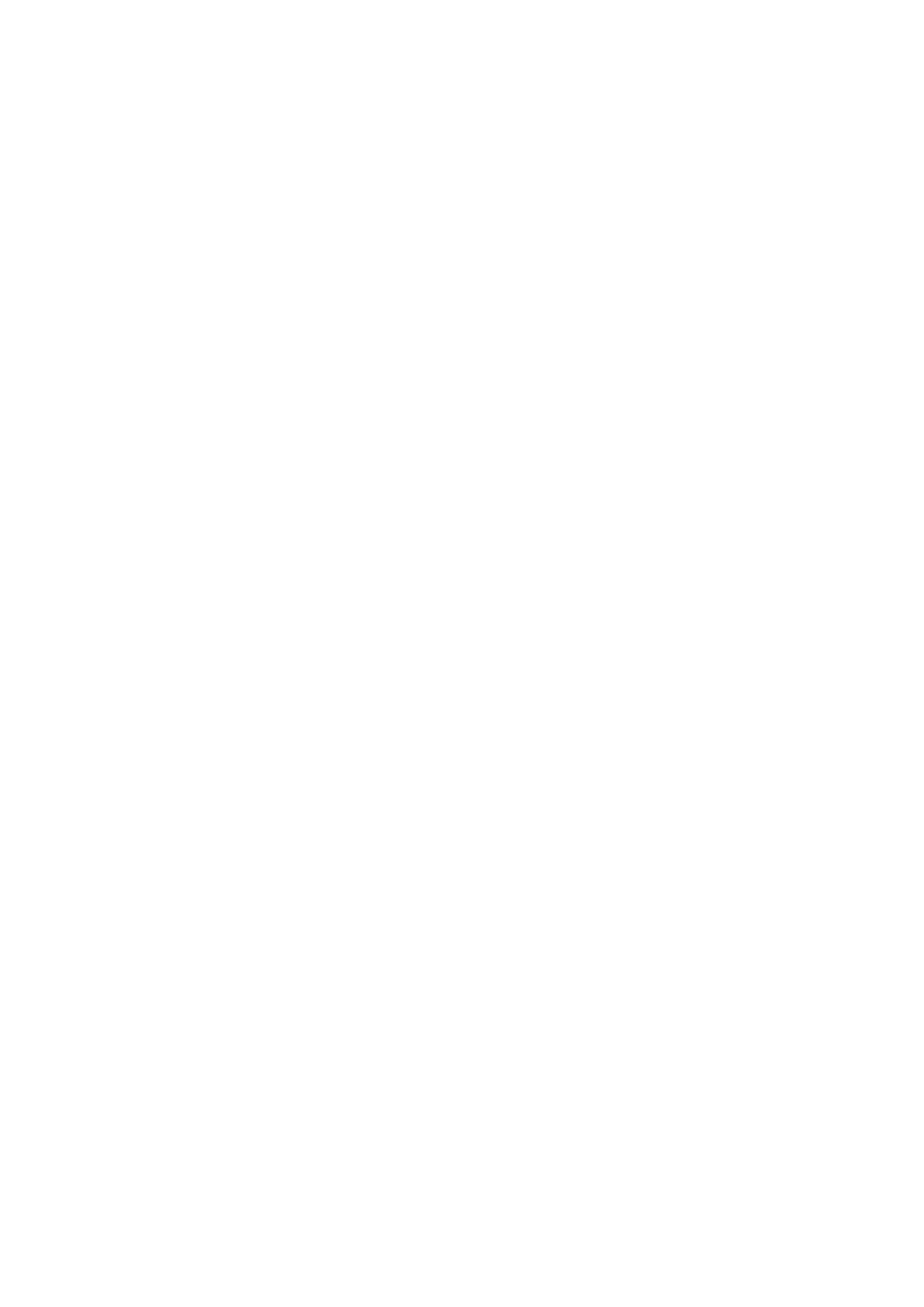

## **POLICY: RESIDENT ENGAGEMENT/INVOLVEMENT/PARTICIPATION**

All reference to 'we', 'our' or 'us' in this Policy should be read as meaning Sandbourne Housing Association.

#### **1. Purpose and aim of Policy**

- 1.1 Resident involvement is about residents working in partnership with us at various levels and in various ways in order to help improve services, to understand and meet the needs of communities and individuals, and to achieve value for money for the tax payer, the business and residents.
- 1.2 Residents have an important role in scrutiny of our business for the benefit of all.
- 1.3 This Policy applies to all residents.

#### **2. Principles for engagement/involvement/participation (involvement)**

- 2.1 Our guiding principles for involvement are that residents have the right to:
- 2.1.1 influence the way in which we provide services to them in a significant way and normally be consulted about our policies that directly affect them and how they work
- 2.1.2 participate in the way we are governed and to normally be consulted about our service standards
- 2.1.3 engage with residents and to have their collective voice heard and for their views to be listened to on matters that significantly affect them and to receive feedback on their views
- 2.1.4 equality of opportunity and not to be discriminated against on any grounds
- 2.1.5 aim to develop, maintain and improve levels of openness, accountability, engagement and trust between residents and us.

#### **3. Objectives and scope of the Policy**

- 3.1 The objectives of this Policy are to:
- 3.1.1 aim to embed resident engagement, involvement and participation at the heart of all of our activities
- 3.1.2 aim to increase involvement and participation levels by developing further the ways in which residents can get involved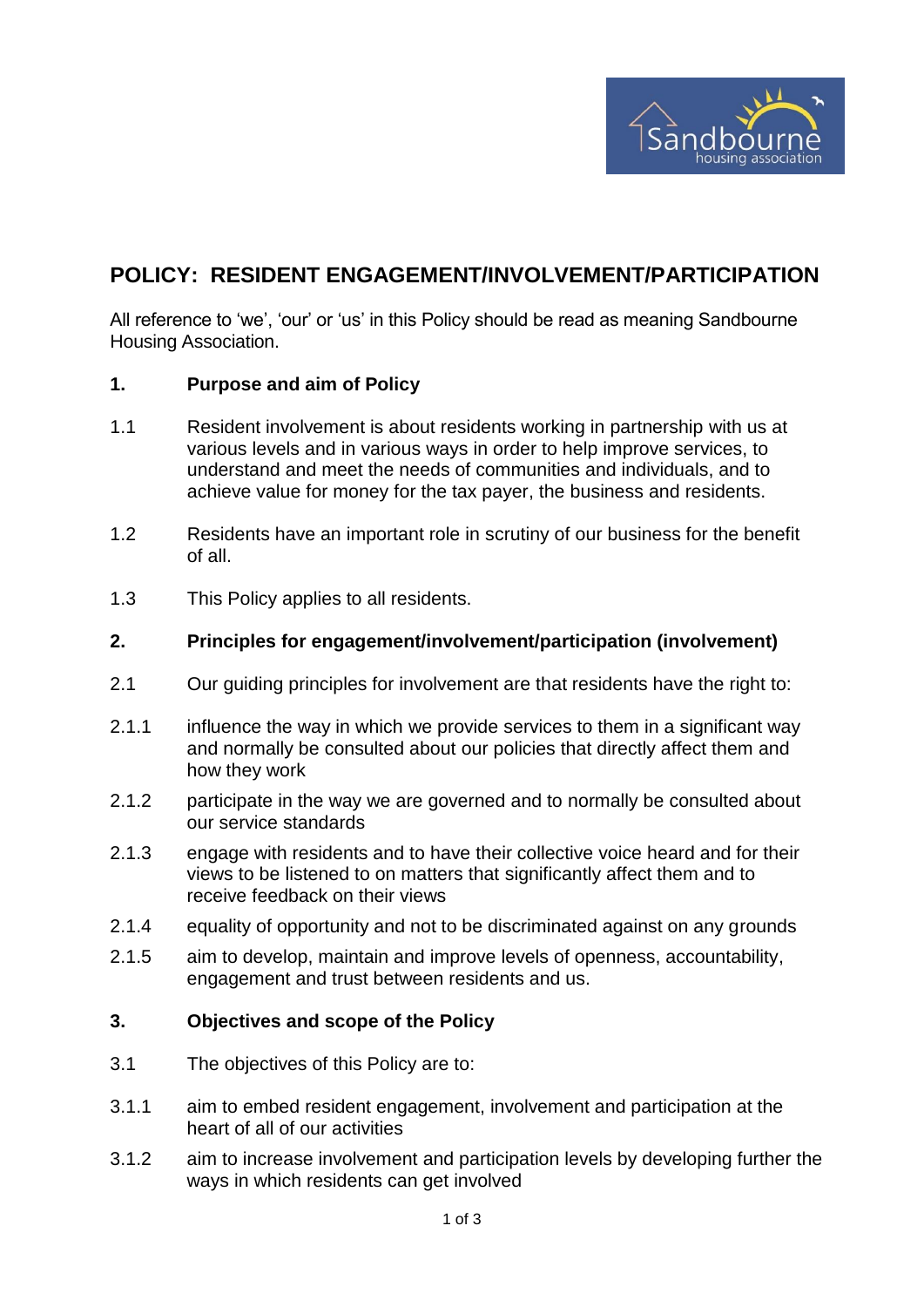- 3.1.3 aim to improve the environment in which residents live through increased resident engagement, involvement, participation and feedback
- 3.1.4 aim to increase satisfaction with the services that we provide.
- 3.1.5 Develop and report to the Board when engagement, involvement and participation is planned, when it has occurred and what impact it has had.

## **4. Policy statement**

- 4.1 We will maintain a range of structures for engagement, involvement, participation and feedback in order to provide residents with opportunities for effective involvement, participation, feedback and influence. These will change from time to time depending on regulatory, social, economic need and technological changes.
- 4.2 Where suitable opportunities exist we will seek to attract grant funding to support local resident-led community initiatives.
- 4.3 We will normally engage with residents and work with them in the procurement of goods and services, wherever this is relevant, cost effective and practicable.
- 4.4 We will aim to hold engagement/involvement events at times and venues that are sensitive to the needs of individual groups of people, for example:
- 4.4.1 if essential, at times that are more convenient to people who work
- 4.4.2 at venues that are accessible to disabled people. If that is not possible, we will seek to make special arrangements so that disabled people are not excluded from any event
- 4.4.3 by taking into account communication preferences
- 4.4.4 at times that do not conflict with someone's religion or faith.
- 4.5 We will aim to ensure that the composition of resident groups, panels or committees recognises and reflects the diversity of the wider resident population.

## **5. Structure of involvement**

- 5.1 Resident places on the Board will be subject to triennial elections.
- 5.2 In addition, we will also provide opportunities for resident engagement and involvement through:
- 5.2.1 encouraging and supporting the activities of a Resident Scrutiny Panel and the development of other resident groups and bodies
- 5.2.2 consult on and consider undertaking satisfaction surveys, designed to measure resident opinion of the quality of various aspects of service delivery that highlight not only what is working well, but also any areas for improvement